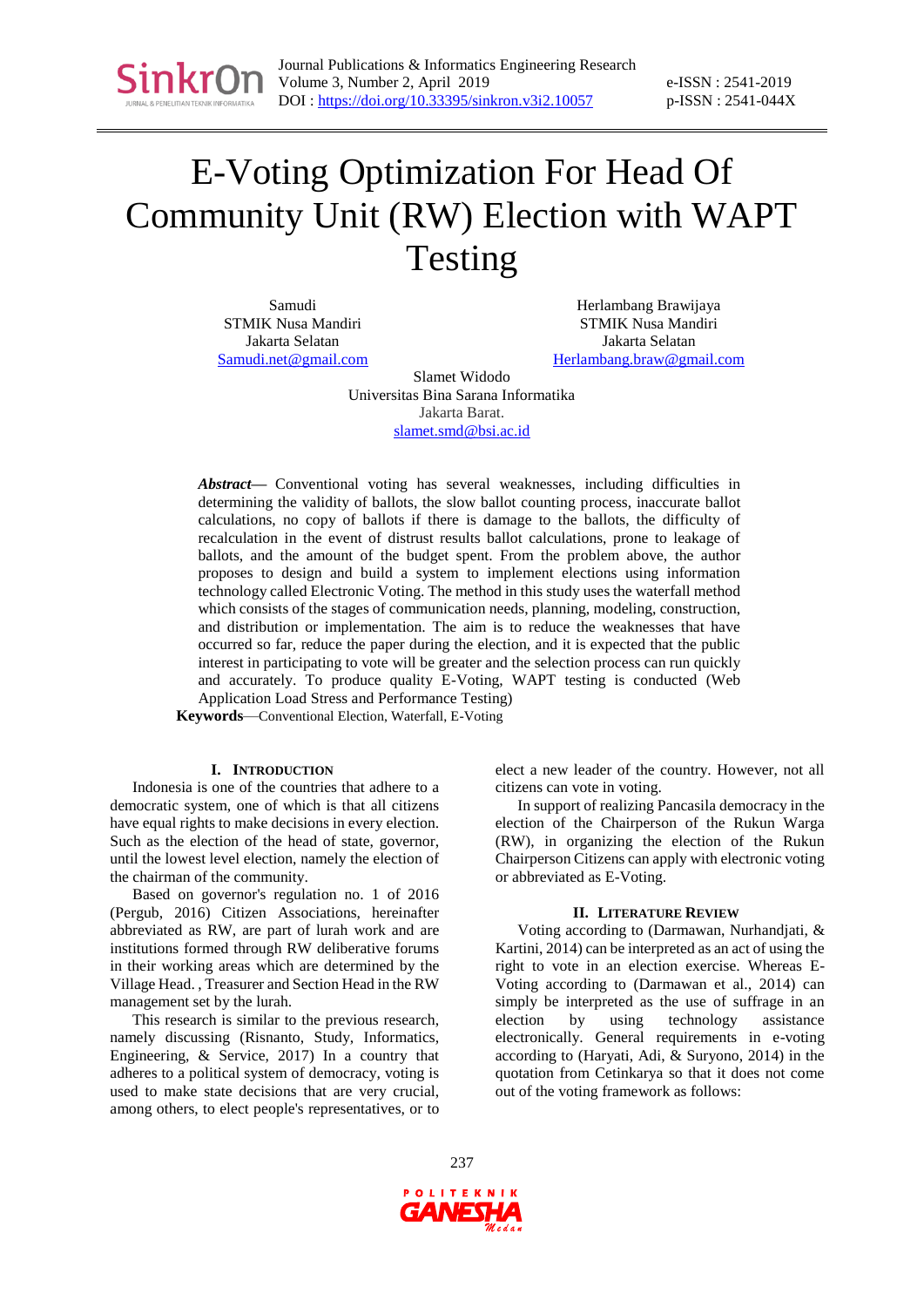

| $\mathbf{v}$ oung 1 range work |
|--------------------------------|
| Nobody knows what              |
| choices the voters choose      |
| Only voters who meet the       |
| requirements are eligible      |
| to vote                        |
| Each voter is only entitled    |
| to choose one                  |
| Voters do not tell anyone      |
| what their choice is for       |
| voting, this is to prevent     |
| the sale and purchase of       |
| votes                          |
| There is no<br>partial         |
| calculation before the end     |
| of the voting period to        |
| ensure that all candidates     |
| are given a fair decision.     |
| The whole voting process       |
| must be transparent using a    |
| screen that can be used to     |
| election<br>publish<br>the     |
| process.                       |
| The accuracy of the voting     |
| results, the votes that have   |
| been entered cannot be         |
| changed.                       |
|                                |
| All parties cannot interfere   |
| with or influence the final    |
|                                |

Table 2. Voting Framework

Voting or voting which is an important part of elections is a method in which some or a group of people make a decision, both political, social and public decisions (Dwumfuo & Paatey, 2011). Not only in general elections or elections is an important part of the democratic process to determine a decision that can be accepted by everyone (Cedo, Ahullo, Roca, & Viejo, 2012). The E-Voting system allows for simpler oversimplification and significantly reduces total election costs (Dwumfuo & Paatey, 2011). According to (BPPT, 2010) E-Voting is a system that utilizes electronic devices and processes digital information to make ballots, vote, count votes, broadcast votes and maintain and produce audit trails. To reduce the information constraints (Samudi, Brawijaya, & Widodo, 2018), the election should have used an information system that will produce accurate and fast data on determining the results.

## **III. PROPOSED METHOD**

The method used in electoral research is the Software Development Life Cycle software development cycle or commonly referred to as SDLC based (Pressman, 2012) starting from the following Communication, Planning, Modeling, Construction, and Deployment:

1. Communication

The analysis is needed to determine a need that will be applied to the system that will be made.

2. Planning

At this stage, a system structure design is needed that visually describes the system workflow that will be created.

- 3. Modeling After analyzing and designing directly applied to the writing program.
- 4. Construction

This stage is the stage where after the program is typed in the programming language will be tested about the success of the program based on the analysis that has been made.

5. Deployment

At this stage, the last stage to implement the program has been made.



Fig 1. Model SDLC Waterfall

# **IV. CONCLUSION AND SUGGESTION**

4.1. Needs Analysis

To avoid the problems faced, a needs analysis is needed so that the system produced can provide or fulfill the needs in solving problems encountered when designing the system. The following is an analysis of the requirements in overcoming a problem that will be faced.

- 1. The system can record the candidates who will be selected.
- 2. The system can record the voters who will choose the candidates for leadership.
- 3. The system will display information about the election schedule.
- 4. The system will display the results of the elections that have been carried out

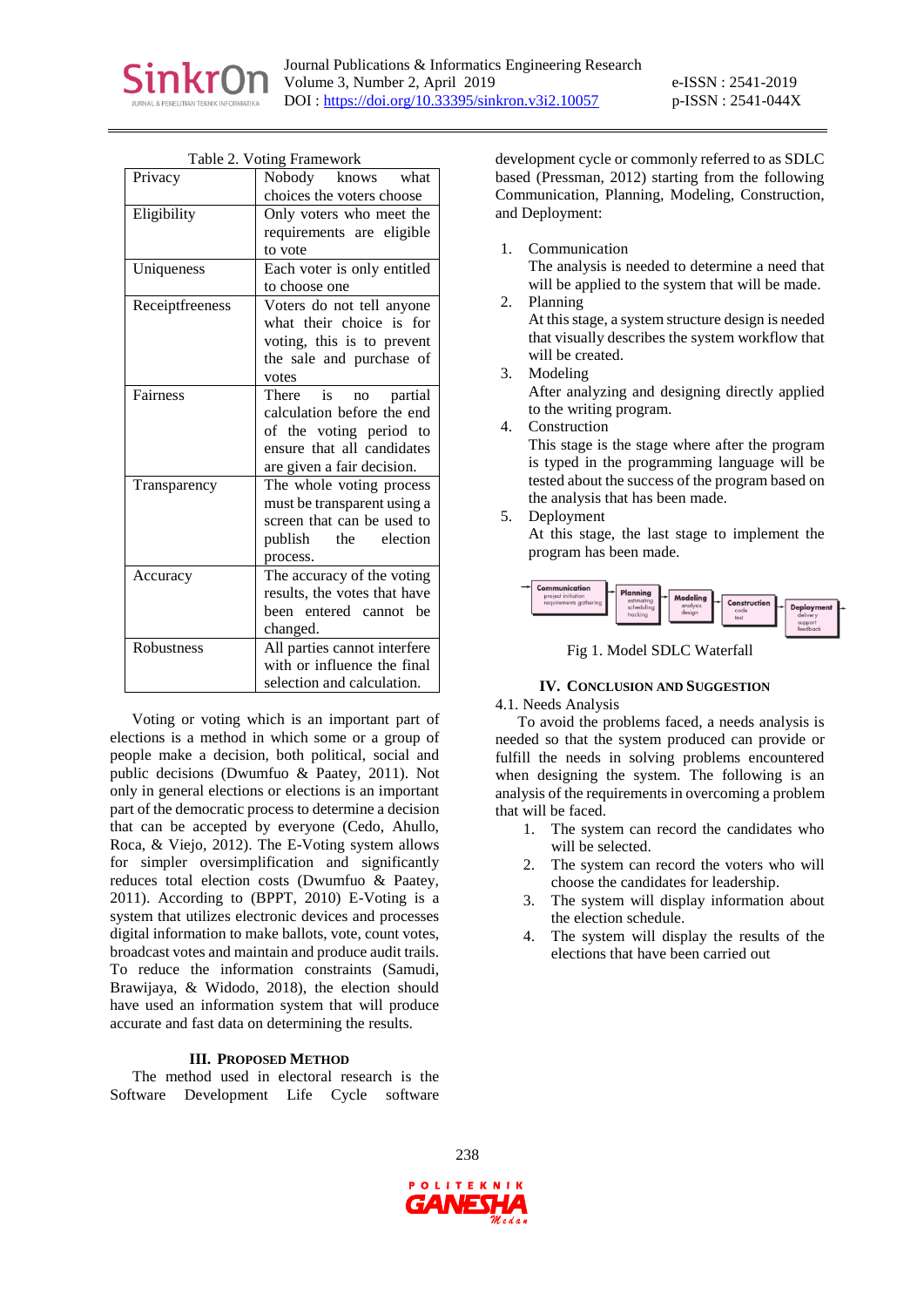

## 4.2. System Design



Fig 2. Use Case Selection Chart

- 1. Enter Voter Data, as an administrator can enter voter data consisting of voter identities, such as voter identity, voter name, address, and password.
- 2. Incorporating Candidate candidates, as administrators can enter candidates for future leaders whose function is to explain the vision and mission objectives or achievements that will be done as long as they are elected leaders.
- 3. Delivering election information, the administrator will inform the election scheduled to be carried out, along with the terms and flow of the election process until the election results.
- 4. Choosing Prospective Leaders, as administrators and voters can be as well as in the election of RW heads based on their choices.
- 5. Seeing the Vision and Mission Candidates, administrators and voters can see the mission and vision of the candidates of the candidates.
- 6. Showing the results of the election, as an administrator will display the results of the selection process that has been carried out with data stored in the system.



#### Fig 3. Selection Activity Diagram

4.3. Testing the Testing program

That will be conducted by researchers related to this research is by using WAPT, the following are the results of the tests that have been carried out.



Fig 4. Testing of WAPT

#### 4.4. Application of the program

The following is the interface display in the use of RW-based voting RW, in this interface enter the registered identity number, and the password that has been obtained.

- 1. Election Committee Login Page
	- On this Login Page, there are fields that must be filled in such as identification number and password.

| <b>FORM LOGIN</b><br><b>Identity Number</b> | <b>Selection of RW</b><br><b>Application Instructions</b>                      |
|---------------------------------------------|--------------------------------------------------------------------------------|
| admin                                       |                                                                                |
| Password                                    | Fill in the Identity Number with your Identity Number and fill in the Password |
| n<br>                                       | with your Password, then click Login.                                          |
|                                             |                                                                                |
|                                             |                                                                                |
| <b>LOGIN</b>                                |                                                                                |

Fig 5. Login page

2. Main Page of the Election Committee On this page, there are several menus that are displayed such as the voter list menu which contains a voter list and added voter list. The Candidate List menu contains a list of candidates, in the vision and mission, adding candidates, and election results. The Announcement Info menu consists of an announcement list, and an announcement is added. As well as the menu above, the Voting Menu serves to start voting

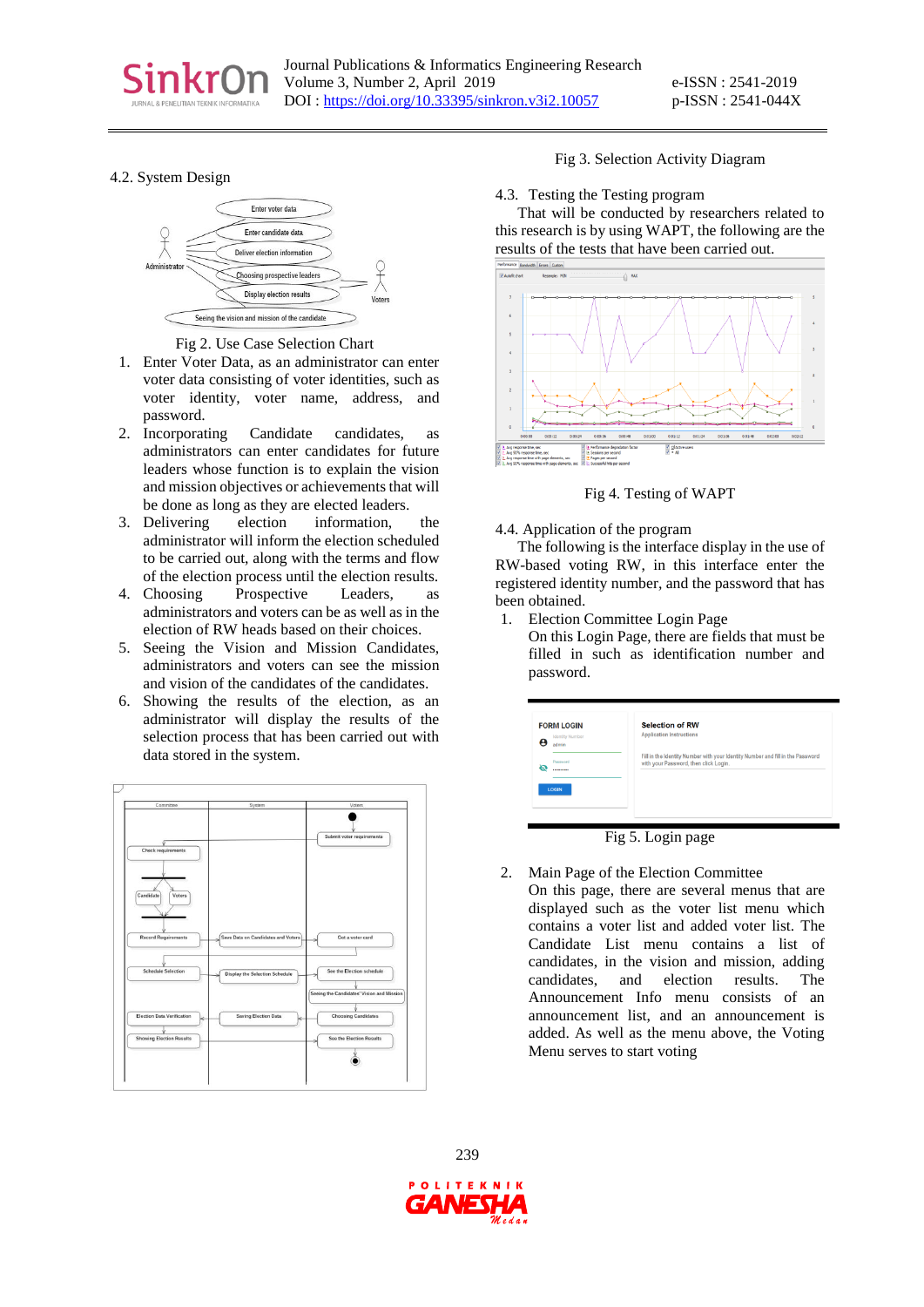

Journal Publications & Informatics Engineering Research Volume 3, Number 2, April 2019 DOI [: https://doi.org/10.33395/sinkron.v3i2.10057](https://doi.org/10.33395/sinkron.v3i2.10057)

e-ISSN : 2541-2019 p-ISSN : 2541-044X

|                                                                                           |                                                                                                                                              | <b>Start Voting</b><br>admin                 |
|-------------------------------------------------------------------------------------------|----------------------------------------------------------------------------------------------------------------------------------------------|----------------------------------------------|
| List of Voters<br><b>List of Voters</b><br><b>Add Voters List</b><br>1170 - 1280 MBC 1281 | <b>List of Candidates</b><br><b>List of Candidates</b><br><b>List of Vision Missions</b><br><b>Add Candidates</b><br><b>Election Results</b> | ÷<br>Info<br><b>Announcement List</b><br>Add |

Fig 6. Page of the Election Committee

- 3. E-Voting Scheduling Menu
- On this menu, the committee can set the E-Voting scheduling selection by entering the start and start dates, and entering the hours when the E-Voting scheduling is finished and the end date.

| <b>Voting Started </b>                             |                                                         |  |  |
|----------------------------------------------------|---------------------------------------------------------|--|--|
| Start:                                             | Finish:                                                 |  |  |
| Hours $\rightarrow$ 7 pm<br>Date -> March 01, 2019 | Hours $\rightarrow$ 9:00 p.m.<br>Date -> March 01, 2019 |  |  |

Fig 7. Page of the Election Committee

4. Page Selector Menu

In this menu, voters have the right to choose candidates who are deemed entitled to be chosen according to the conscience of the voters by selecting numbers and details will be displayed from the candidate's data and the vote button to vote.



Fig 8. List of Candidate Numbers

5. Pages for voting

In this menu, voters can see candidate data such as photos, names, and the candidates' vision and the mission will be displayed. If you are sure of the choice, the vote button can now be clicked on.



# 6. Results of E-Voting elections In the results of the election with voting, the

highest score will win the election



#### **V. CONCLUSION AND SUGGESTION**

#### 5.1 CONCLUSION

- 1. In E-Voting elections can reduce the problems of the registration process until the results displayed at the end of the selection process are directly on the voting.
- 2. The application of e-Voting will save the cost of implementing elections because there is no need to print ballot papers and other voter registration forms. In addition, the e-voting device can be used again in the following period.
- 3. On E-Voting, it has resembled the election's legal elections such as direct, free, confidential, honest and fair elections. Information displayed on the results of the election will display accurate data.
- 4. E-voting will facilitate the recapitulation of vote counts quickly.
- 5. E-voting can minimize fraud during the selection process.
- 6. The implementation of E-Voting can reduce operational costs when the election takes place. Testing with WAPT can minimize deficiencies when elections are conducted with E-Voting.

240